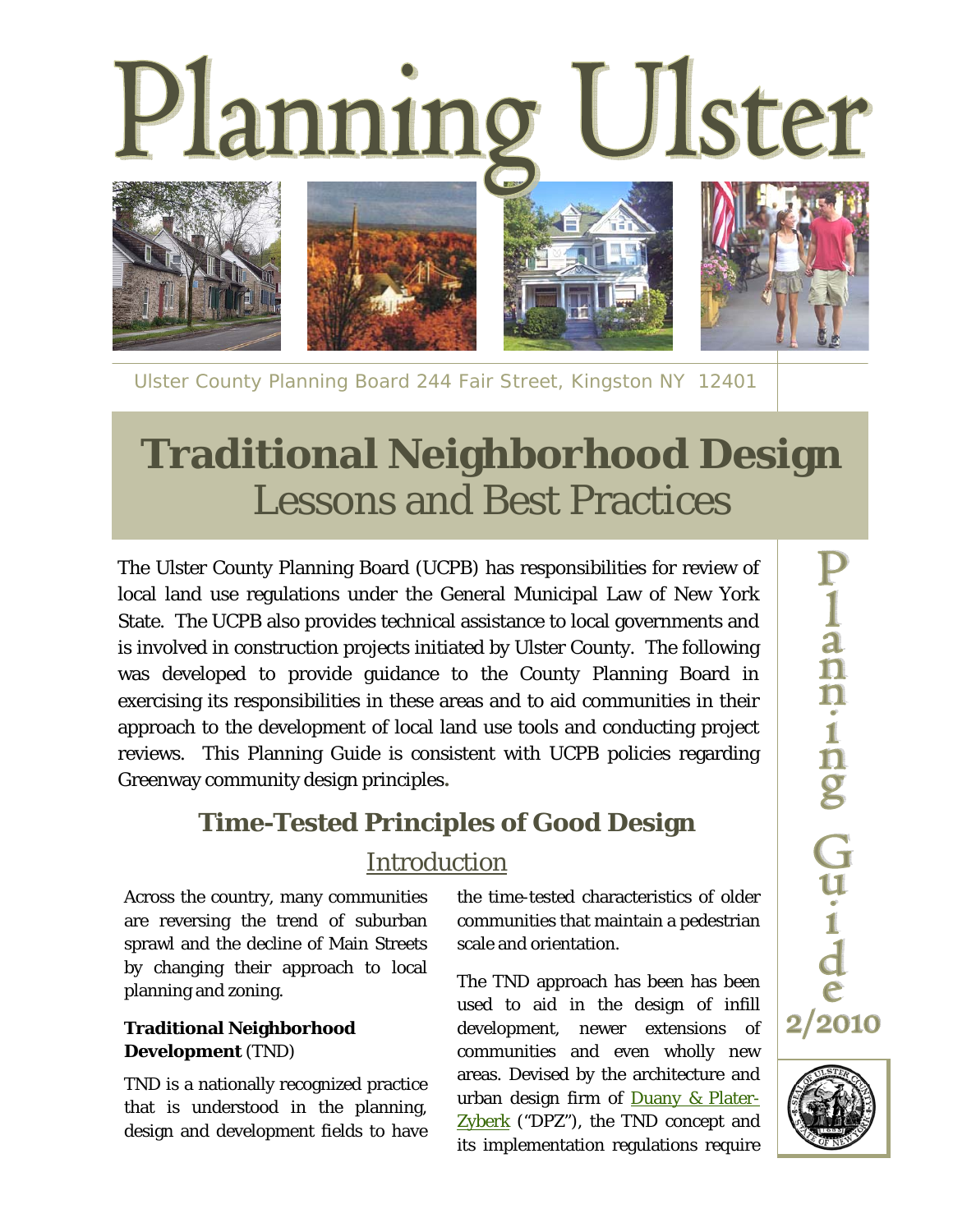## **Traditional Neighborhood Design**

adherence to certain urban design conventions and is set up so that the form of development is based on the neighborhood, rather than isolated homes.

The popularity of TNDs as a preferred form of development is increasing rapidly. In a major shift of public taste, according to studies by Smart Growth America and the Urban Land Institute, more homebuyers



*Atlantic Station in Atlanta, Georgia is one of the most successful examples of Traditional Neighborhood design in the country* 

would prefer to live in traditionallydesigned, "walkable" communities and are willing to pay more for homes in these neighborhoods (see "Walkability Pays" below).

#### **Reversing the Isolation of Zoning**

Zoning codes often hinder the development of traditional, walkable neighborhoods that contain a mix of retail, office, and residential uses as zoning typically provides segregation of land uses. Planning practitioners, working with architects and developers, have created zoning codes that provide flexibility to achieve a desired outcome and have established overlay districts with development requirements that encourage the use of TND principles for development within them. (See "Smart Code Central" at www.smartcodecentral.com and "Form-Based Codes Get Results" on page 6).

TNDs are designed to recapture many of the traditional elements of town planning. They begin with a compact center with mixed uses and are based on a hierarchical design that decreases density as it moves away from the center. The hierarchy also encourages various building styles and sizes with a network of streets and that

#### **Walkability Pays**

A decade ago, Mark J. Eppli and Charles C. Tu, in *Valuing the New Urbanism*. (Urban Land Institute, 1999) showed that properties in Kentlands were shown to be selling for \$30,000 to \$40,000 more, on average, than homes in the surrounding suburbs. Condos in Atlantic Station (see image above), a TND "New Urbanism" development in Atlanta sold out in record time even for that brisk real estate market. According to the recent publication "How Walkability Raises Home Values in U.S. Cities" by economist Joe Cortright. Examining data from 98,000 home sales in 15 metropolitan area, walkability raises home values by  $$4,000$  to  $$34,000$ . (To download: http:// www.americantrails.org/resources/devel/Economic-value-walking-homes.html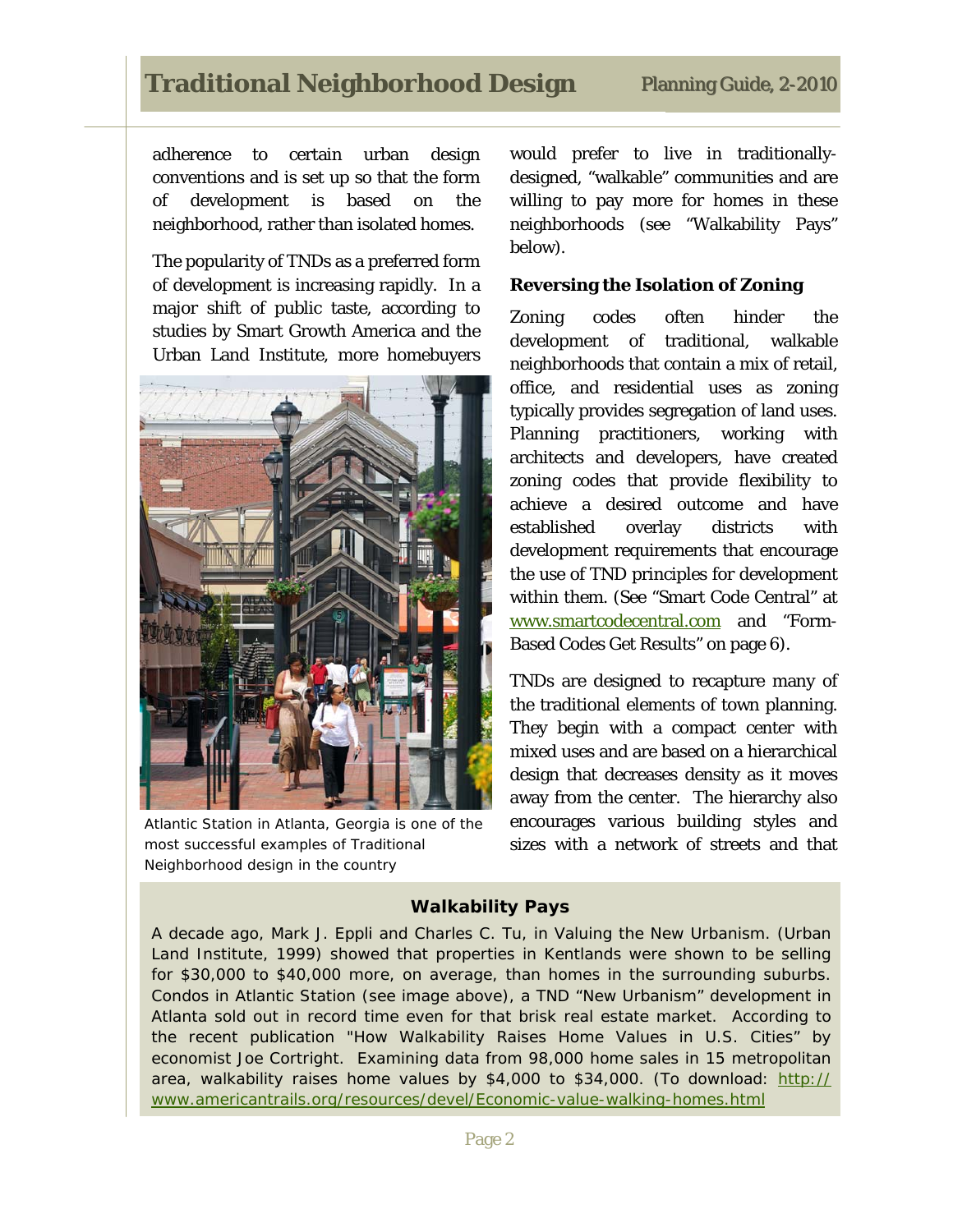

supports "transit-oriented development" and encourages pedestrian activity and interaction. Another name for this hierarchical zoning and urban design is called "Transect zoning," a system that replaces conventional separated-use zoning systems that have encouraged a cardependent culture and land-consuming sprawl. In contrast with the conventional suburban approach of placing houses away from the street, TND homes are pulled

#### **Ask for Complete Streets**

While streets need to move cars, they also should give people the choice of walking, biking and using public transit. Most streets today are built only with cars in mind, so they're not always safe, comfortable and pleasant for people outside their vehicles. Across the country communities increasingly are demanding "Complete Streets". With only a few, inexpensive tweaks to road projects, we can save lives and make our towns and cities far more livable. For more on this, see: www.CompleteStreets.org

Source: David Goldberg, Choosing Our Community's Future: *A Guide to Getting the Most Out of New Development.*  Smart Growth America (2005)

*This street is welcoming for pedestrians, bicyclists, and transit; plentiful street trees help to 'green' it.*

forward toward narrower, tree-lined streets. The approach sets up hierarchy of streets and buildings to create a sense of place: utilizing existing features on the site, relating to the surrounding context, defining the center, the public spaces, and the neighborhood edge, and setting the buildings in relation to one another so as to create a human scale.

TND is pedestrian-oriented, so that all aspects of the design are meant to facilitate walking whenever possible. The design of streets, sidewalks, and buildings is not dictated by convenience for automobiles; rather, it is at a human scale. Therefore, TND's have smaller street widths, smaller turning radii at street corners, crosswalks, parking reductions, frequent and regularly spaced street trees, narrow lots, consistently placed building facades close to the sidewalk, mixed uses, and front porches. Garages are usually access by alleyways or placed at the side or rear of lots. Each has a function creating opportunities for people to interact with their neighbors and for the street and public spaces to foster a sense of vitality.

## **Guidance #1: Hierarchy and Street Design**

Like traditional communities, TNDs are organized in a hierarchical fashion. The "Main Street" is typically a mixed-use area with apartments or offices above, but the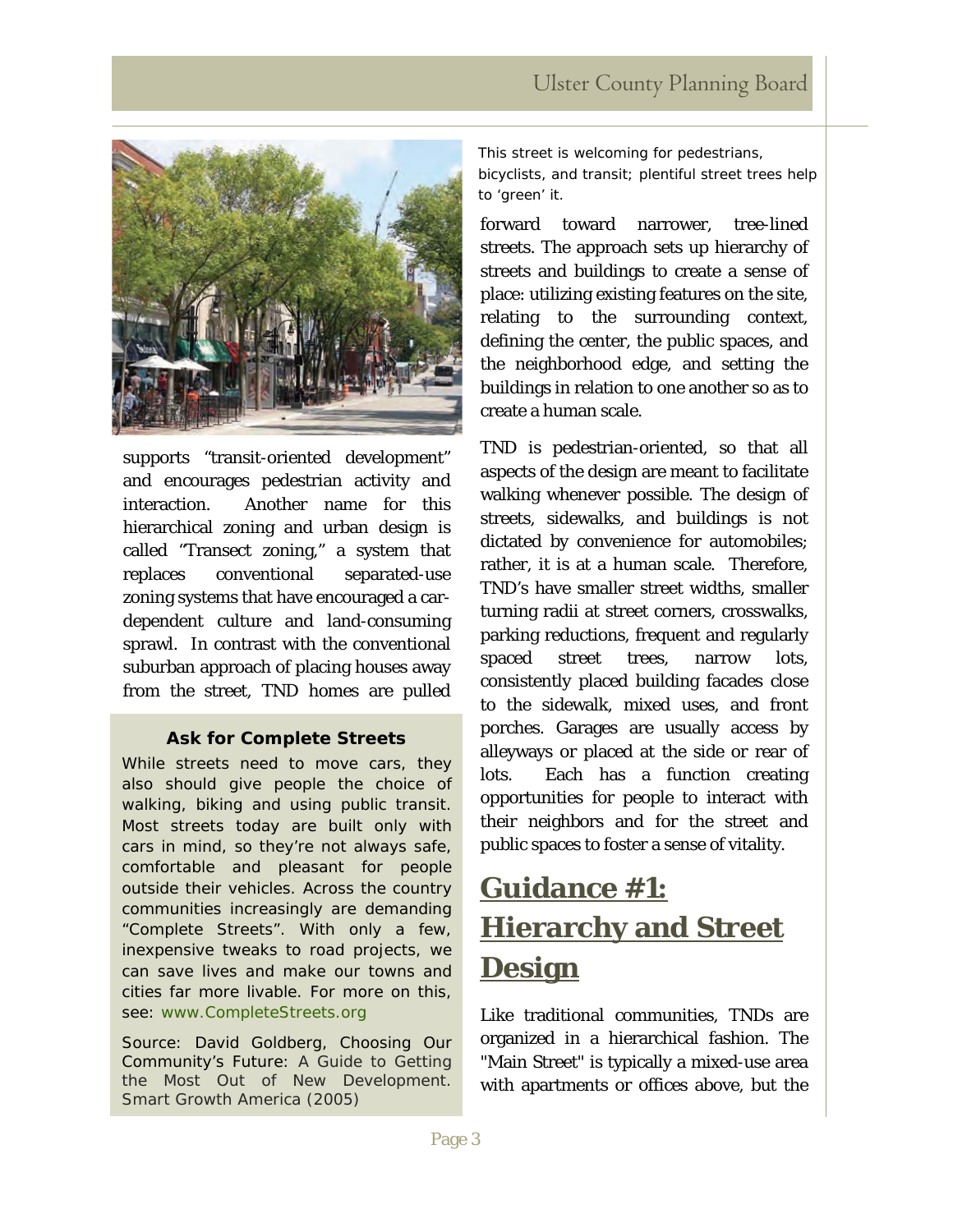### **Traditional Neighborhood Design Planning Guide, 2-2010**

design is flexible enough to be adapted as market conditions determine the need for more or less commercial space. The arrangement of buildings around the central spaces has "build-to" lines rather than variable or minimum setbacks so as to maintain a consistency in the street wall and a "room-like" feel of the outdoor public spaces. Generally speaking, hierarchical design also calls for a gradual stepping down in density toward the neighborhood edge and along with it a reduction in building massing. The overall effect is a dense mixed use core surrounded by a residential space at the edges. Amenities, streets, and building types, massing reinforce this pattern.

As part of the hierarchical TND street and block layout, buildings also typically follow a pattern of decreasing density moving away from the center. The triangular and circular shapes created by the central boulevards, main streets and public spaces are typically matched by the building placement following the property line as a means of creating the "outdoor room."

Not only does this create visual interest in the streetscape, public spaces and building





*These buildings "hug" the street, creating a welcoming outdoor space.*

forms, it also maintains the pedestrian orientation by maintaining visual interest, calming traffic, and creating an enclosure that feels safe and welcoming.

#### **Design of Streets, Sidewalks and Blocks:**

In a TND, streets, sidewalks and buildings are highly integrated. The street network of TNDs is typically hierarchical, with a "Boulevard," and "Main Street" and squares, secondary and residential streets, lanes, and alleys. Pedestrian orientation remains throughout the development to facilitate walking and traffic calming even

> along higher volume roads. The hierarchy is reinforced by the compatibility of public spaces and buildings within that hierarchy. Compatible buildings face one another, even if they vary in form. Sidewalks near the core, public

> *The axis, architectural features, and varied rooflines and of this street in Seaside, Florida create a place that feels unique and has set a high standard for TND to follow.*

Page 4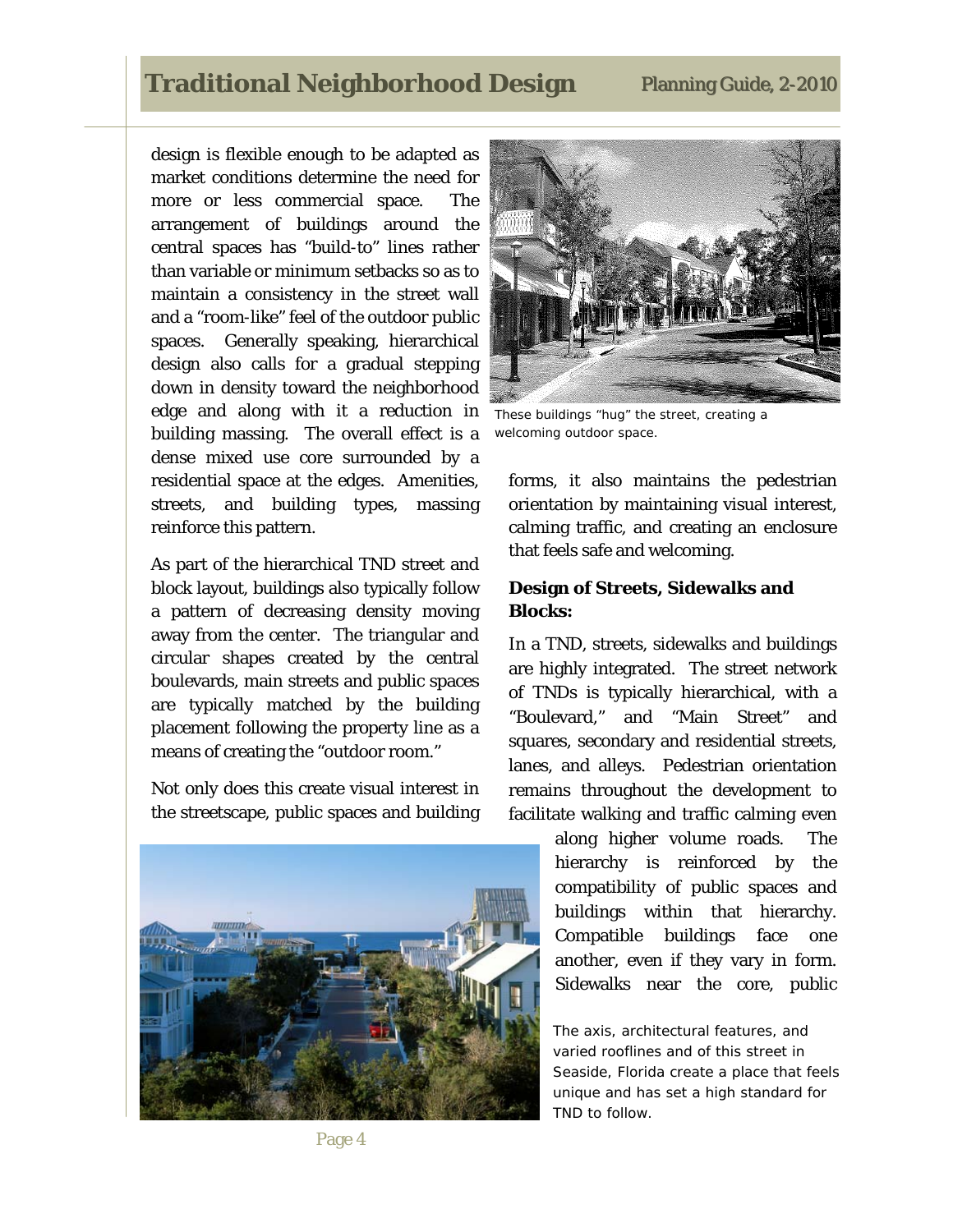spaces, and retail are wider to accommodate more people strolling and interacting, without being so wide as to isolate them.

#### **Traffic Calming:**

The design of streets creates an urban corridor with distinct edge definition includes regularly spaced trees, safe and convenient crossing opportunities, distinctly surfaced crosswalks, parking areas and swales, bump-outs, and a number of other visual and physical cues to calm traffic.

#### **Open Spaces:**

The public open spaces within a TND are a mix of small intimate spaces with more freely flowing or highly structured large greens. These are designed as an extension of the neighborhood and in the core often serve as the front porch for public

*Woodstock's Village Green (below).*



interactions. Where present natural open spaces soften edges and lead residents and visitors both visually and physically to linger.

## **Guidance #2: Building Form and Placement**

The relationship of buildings to the street is so important that special care is taken to avoid the awkward and unused transitional spaces that result from placing rectangular shapes on curvilinear streets or unusually shaped lots. Buildings follow the street line reinforcing its form and altering shape and style to conform. The result is some of the most interesting urban and village spaces with perimeter buildings that surround intersections creating public spaces behind them, the use of gateway and signature buildings that are placed at the critical entryways to punctuate the sense of place, and the breaking up of multifamily structures into one and two family units that hug the street line. Streets and structures work together framing the vista at the end of a street axis, which might be terminated with a significant natural or architectural feature.

#### **Setbacks:**

Buildings and their layout in relation to the street is also critical in creating the room-

### **The Value of Parks**

Parks and open space are essential to quality of life and are a key aspect in traditional neighborhood design. In the hierarchy of neighborhoods, they are essential, including small squares, as well as trails and "greenways" that act to define the edges of the community. They have also proven to increase property values significantly. For more about this, see www.tpl.org/content\_documents/ccpe\_econvalueparks\_rpt.pdf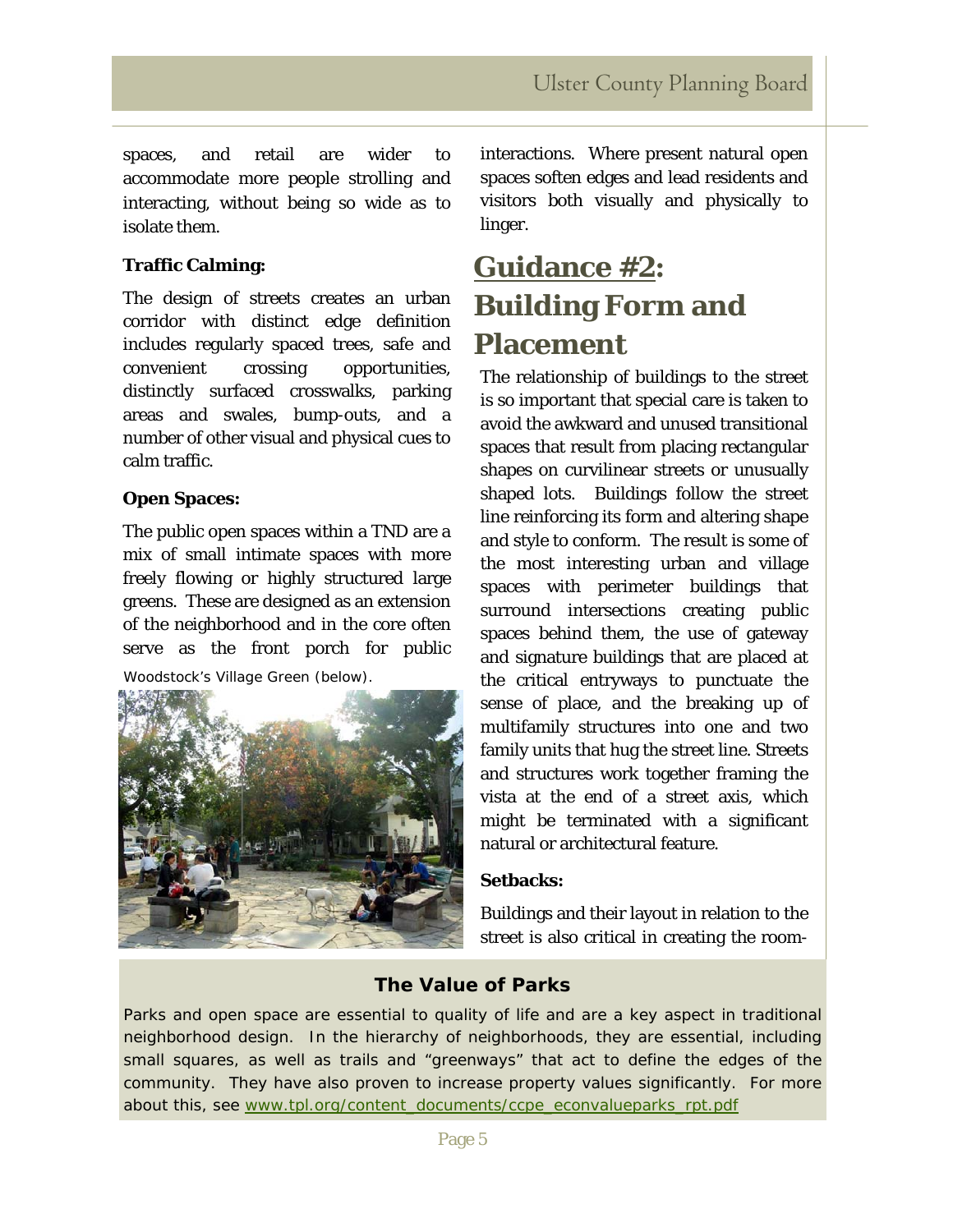### **Traditional Neighborhood Design**

like feel of outdoor spaces. Rather than providing minimum and maximum setbacks, TNDs usually have "build to" lines to avoid the irregularity that could occur. In addition, TNDs maintain uniform placement of facades, rather than saw tooth or alternating setback



patterns, as these latter types tend to isolate neighbors from one another.

#### **Building-to-Building Distance:**

The distances between buildings across the street from one another should help foster the feeling of "outdoor rooms," such as those illustrated in the illustration above. In the a central residential area, the building-to-building distance is typically between 70 but and 90 feet, and in the *the building-to-building distances are maintained to create a quality place.* 

storefront areas the building-to-building distance is typically at least 50 feet but no more than 70 feet, except along boulevards and when buildings face onto greens or public squares. In retail areas, unless there is a specific type of public plaza intended in front of retail spaces for outdoor seating (e.g., cafes, public seating), buildings with retail are built to the property line and uniformly placed to facilitate a dialogue

#### **Form-Based Codes Get Results**

According to an article in the January 2005 issue of Builder magazine, developers in Arlington, VA now waltz through the zoning approval process within 55 days, thanks to new "form-based" codes that specify the shape and composition of buildings and where they can be placed on property along major thoroughfare Columbia Pike… developers have been attracted by the codes' predictability which makes it easier to show the community that their plans are in compliance. It's an entirely different way of zoning. After 40 years of no development, there is now hundreds of millions of dollars' worth of construction underway on Columbia Pike.

Source: Ped Shed—A Blog about Walkable Urban Design and Sustainable Placemaking: http://pedshed.net. For more about Form-Based Codes, visit: www.formbasedcodes.org

*Columbia Pike existing conditions* (upper photo) *and envisioned development (lower photo) using Form-based Code. Image by Urban Advantage.*

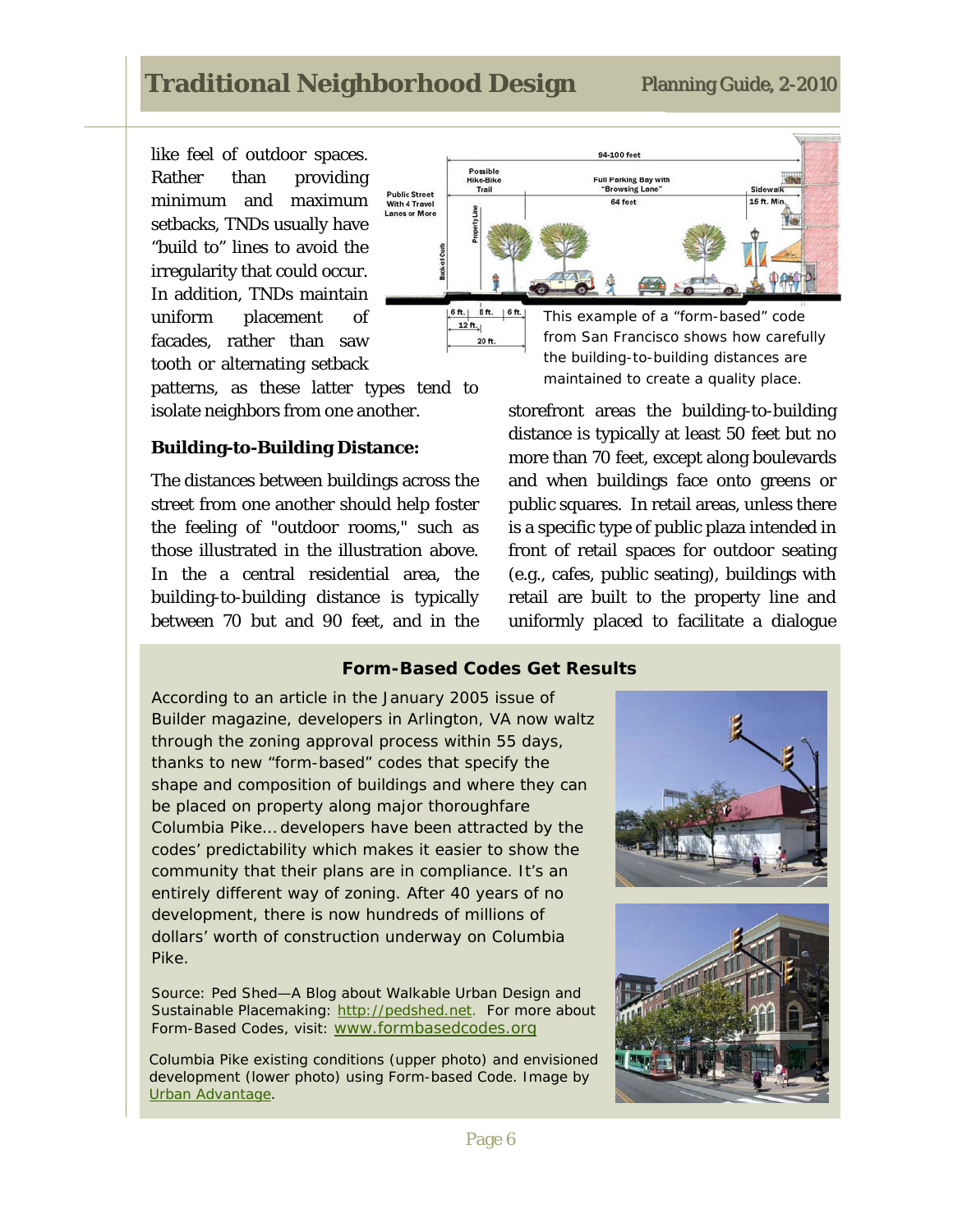with the passers-by. Likewise, town homes with front stoops may have a small setback, but the stoop typically meets the sidewalk at the property line.

## **Guidance #3: Building Types**

TNDs offer a variety of building types and architectural styles. They insure that buildings grouped together vary roof lines and architectural treatments of the façade in a meaningful way. As an example where provided, gables and dormers are required to be functional. Variety is also evident in residential neighborhoods away from the core. Intersections here also become focal points and building masses are differentiated between streets and along curves.

## **Guidance #4: Building Design Elements**

### **Front Porches:**

Many TND's encourage front porches in a large percentage of homes to recreate the social interaction that has disappeared from most of our current subdivisions. Simply moving the houses closer to the street and providing tree-lined sidewalks do not guarantee pedestrian interaction. However, locating porches close to the sidewalks alls residents to converse with neighbors as they pass by. Contrary to most conventional subdivisions, traditional neighborhoods encourage residents to become acquainted with their neighbors.



*The Chichester House on Fair Street shows the importance of the front porch in Kingston's traditional architecture*.

#### **Windows:**

Window spacing, articulation, proportion, and materials are all part of a TND and support the texture, form and rhythm of buildings. Most TNDs articulate size and placement and note the materials used. Window size and proportion for storefront design is critical. They create a visual rhythm of structural openings and provide views of the interior. Retail window sizes are spelled out clearly, as well as materials, awning regulations, and the use of transom windows (strongly encouraged).

#### **Roof Color and material**

Roof styles are also part of a TND Plan with a general provision for variety. Guidelines usually preclude the ridge lines from being uniform in direction and shape. Typical roof materials include slate (natural or manmade), shingle (wood or asphalt composition), and metal formed to resemble "standing seams." Roof color is specified within the range of colors found on buildings shown in the design guidelines.